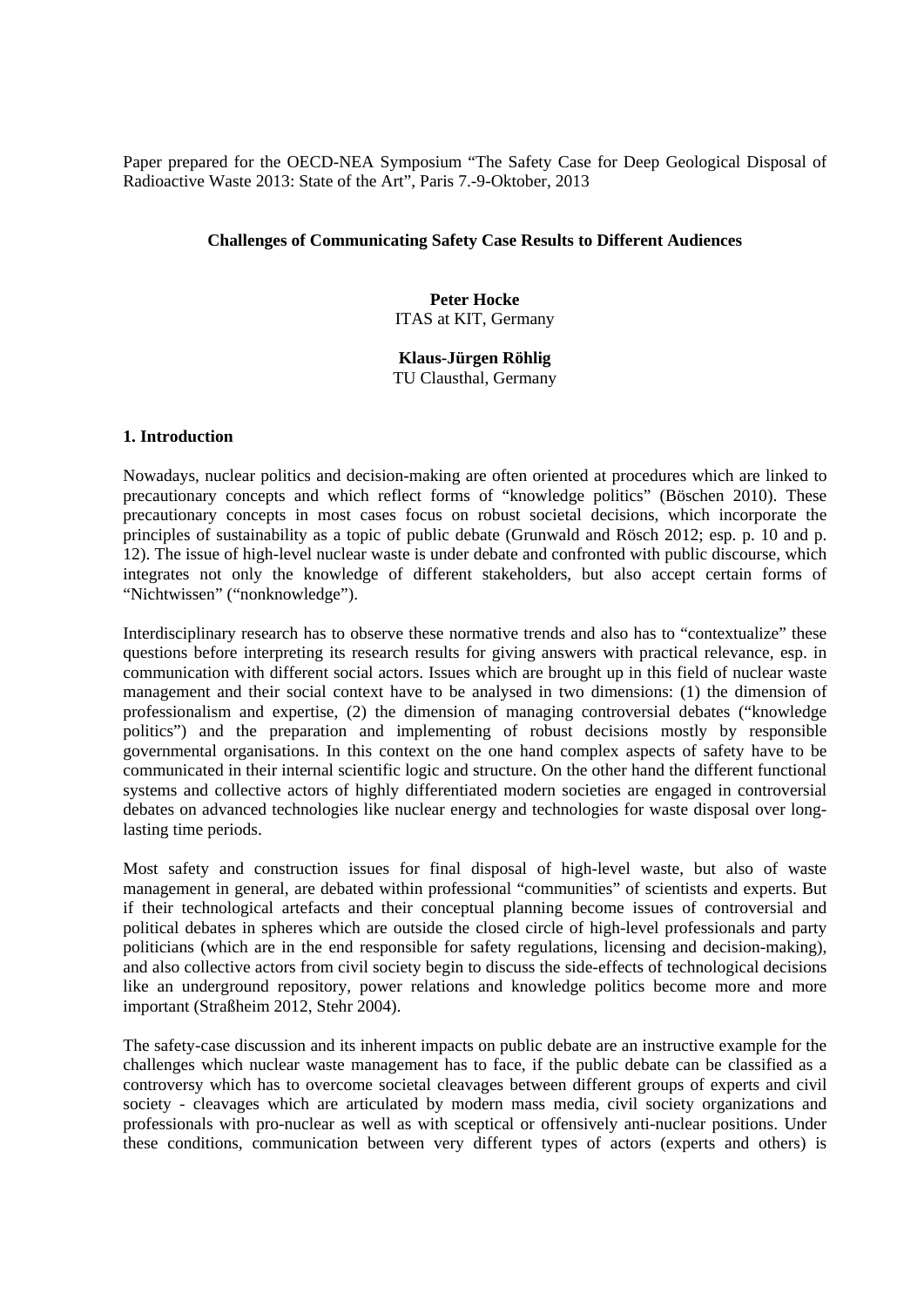essential, but accompanied by considerable challenges. Safety is an issue about which all the relevant actors claim that it is of utmost importance, but at the same time it is an area with a high potential for communicative challenges.

### **2. Description of one typical challenge concerning the interpretation and communication of safety case results**

Safety assessment stands at the core of a safety case (OECD/NEA 2012, 2013, IAEA 2012). It addresses safety during the operational and closure phases as well as safety after repository closure. Diverging views and experiences exist about whether operational or post-closure safety is of more interest and concern for those stakeholders who are not directly involved in the application and licensing process (i.e. concerned laypersons, established interest groups, protest groups and NGOs and also intermediary actors like mass media and the new social media which organize the interested general public in society). Other issues such as environmental, economic or infrastructural impact might also be important. Beside the consensus that safety is always important, it is obvious that prominent stakeholders have different perceptions of safety problems. But their "framing" of the problems and the preferences and priorities for the problem solutions still need to be addressed by systematic case studies and empirical research (for the concept of framing see Benford / Snow 2000).

In any case, implementers have to demonstrate and authorities have to judge compliance for the issues of concern, including operational and post-closure safety. The implementer has to mobilize support for this concept in a way that the public, especially in the vicinity of the facility, recognizes the standards and methodologies applied within the professional safety case and assessment and at least to convince this local public to tolerate this type of assessment within a stepwise approach, where different modes of risk assessment and decision-making are integrated. This all happens under unpleasing conditions, which influence the societal debate about safety in a serious way. Their main characteristics are: (1) ongoing processes of "knowledge pluralisation", (2) different types of sub-rationalities favoured by certain collective actors and (3) the necessity to decide now under conditions of an undeniable presence of different degrees and types of uncertainty and non-knowledge (or better a systematic lack of specific, but relevant knowledge). These conditions describe the setting and in this sense important context variables for the impact of safety case concepts in a broader perspective. As safety case assessments are planned as instruments within iterative processes of decision-making, the three conditions mentioned above show that the instrumental logic within processes of planning and societal discourse challenge each other in a specific way, which is discussed here.

#### **3. The Safety Case as a conceptual chance**

For both operational and post closure safety, safety assessments operate with scenarios (i.e. systematically derived but still postulated events and resulting future evolutions of the system), with their likelihood of occurrence and associated consequences. The latter is mostly indicated by estimated entities such as annual individual effective dose, annual risk, collective dose, etc. ("indicators"). Judging compliance means, amongst other things, comparing calculated or estimated indicator values with yardsticks prescribed in regulations (OECD/NEA 2007, 2012b, ICRP 2013). However, a safety case, being "a formal compilation of evidence, analyses and arguments that quantify and substantiate a claim that the repository will be safe" (OECD/NEA 2013), contains quantitative as well as qualitative elements. Generating the named indicators means structuring, condensing and reducing a wealth of information and evidence supporting (or otherwise) the safety claim. Therefore, judging compliance cannot be reduced to a check whether or not indicators meet numerical criteria – the whole evidence as well as the methodology by which safety claims are derived from this evidence by means of the tool "safety case" is at stake.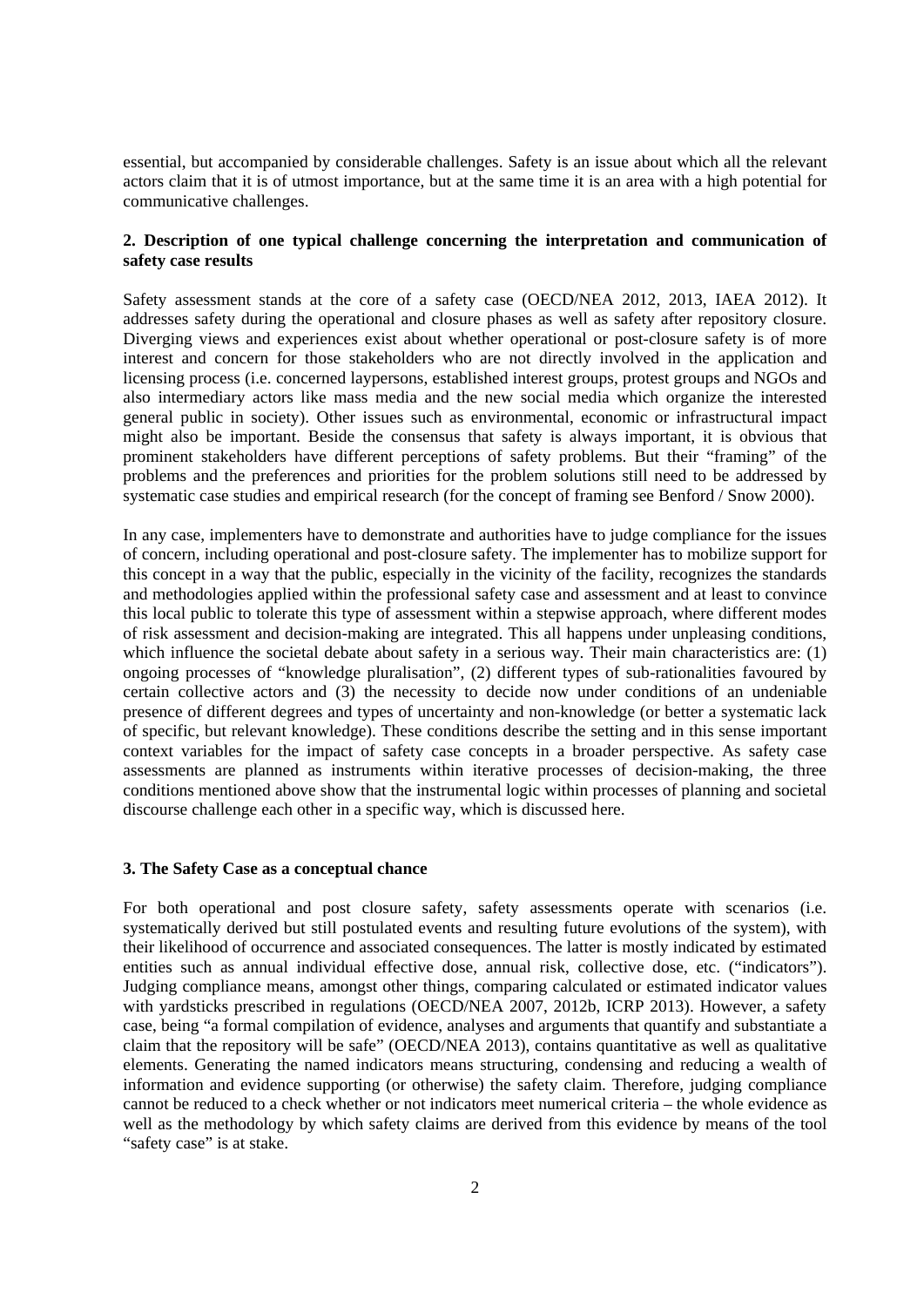Assessing operational safety for above-ground nuclear facilities is an established business. It is less established to achieve and assess operational safety for an underground nuclear facility, i.e. a repository. Specific challenges arise due to the necessity to address mining safety and nuclear safety at the same time. This paper, however, will focus on post-closure safety. When assessing post-closure safety uncertainties are higher and, consequently, calculated entities such as effective annual doses have a different meaning than usual (i.e. in classical radiation protection): "However, ICRP Publication 103 also warns that effective dose loses its direct connection to health detriment for doses in the future after a time span of a few generations, given the evolution of society, human habits and characteristics. Furthermore, in the distant future, the geosphere and the engineered system and, even more so, the biosphere will evolve in a less predictable way. The scientific basis for assessments of detriment to health at very long times into the future therefore becomes uncertain and the strict application of numerical criteria may then be inappropriate. In the very long term the dose and risk criteria are to be used for the sake of comparison of options rather than as means of assessing health detriment." (ICRP 2013).

In post-closure safety assessments, indicators like the ones mentioned above (so-called "safety indicators") but also others can be and are being calculated: In a recent review (OECD/NEA 2012b), the following types of "complementary" (to dose or risk) indicators are distinguished:

- concentration and content related indicators, that provide information on the radionuclide inventory and its distribution within compartments of the repository and the environment (e.g. total radioactivity content of the waste form or radiotoxicity concentration in groundwater);
- flux related indicators, that provide information on the transport of radionuclides between compartments of the repository and their release to the accessible environment (e.g. radioactivity flux from the engineered barriers to the geosphere or total integrated radiotoxicity flux from the geosphere to the biosphere over time); and
- status of barriers related indicators, that provide information on the functioning and containment capability of the barriers in the repository system (e.g. container life time or buffer swelling pressure).

This is perhaps a more helpful categorization than the conventional one (safety indicators, performance indicators, safety function indicators). The categorization can then further be refined by asking about the location or system component it is related to, its purpose, etc. As examples illustrating the wide variety of indicators might serve (OECD/NEA 2012a):

- Container lifetime (status of barriers related), which might aid design optimization.
- Stress state in the confining rock zone (status of barriers related), which allows componentrelated performance statements and aids system understanding and design optimization.
- Groundwater age (status of barriers related), which allows performance and safety statements and aids communication.
- Activity fluxes from waste container, concrete buffer, gallery, clay host rock, respectively (flux related), which allows for performance statements about single system components and supports system understanding.
- Radiotoxicity concentration in biosphere water (concentration and content related), which allows safety statements,
- Extent of the potentially contaminated zone in the biosphere and the part of the geosphere located outside the disposal system (concentration and content related), which allows safety statements and might aid communication

The review (OECD/NEA 2012b) shows that implementing organisations usually have a clear view and strategy about how to use indicators *internally* and in their reports. Details of such strategies and terminologies vary considerably, though.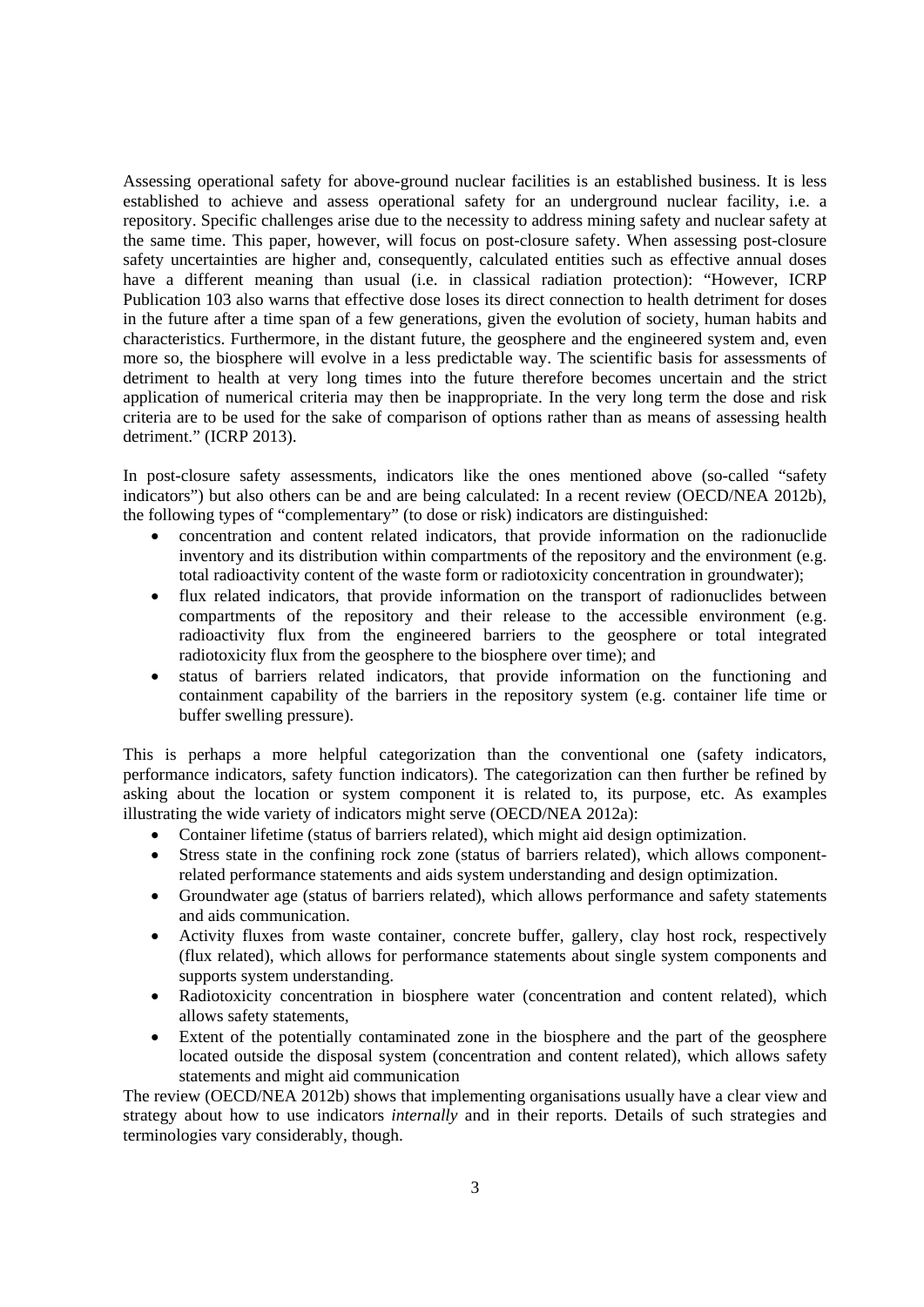However, it is much less clear which indicators are of which use for which audience (authorities, interested public, scientific community, concerned laypersons, …) and which meaning any yardsticks or criteria for such indicators might have to them. By default, authorities will focus on those indicators for which regulations expect compliance (safety indicators such as annual individual effective dose or annual risk). However, developing regulations might also be related to concerns of media, the wider public etc. An example illustrating how differently the indicators "risk", "individual dose" and "collective dose" are perceived by different actors and audiences is provided in the following:

In 2010, the German Federal Ministry of the Environment, Nature Conservation and Reactor Safety BMU published its Safety Requirements for the disposal of heat-generating radioactive waste (BMU 2010). In a preliminary draft (BMU 2008), amongst other criteria two options for demonstrating radiological safety in the long term were offered between which the implementer was allowed to choose:

- (i) The "conventional" or "traditional" approach: Based on estimating contaminant release and migration to the biosphere, it should be shown that the additional lifetime risk of an individual to suffer a severe health effect caused by the facility will not exceed  $10<sup>4</sup>$  or  $10^{-3}$ , dependent on the likelihood of the scenario leading to this risk (the former value for so-called "likely", the latter for so-called "less likely scenarios"). In other words: the values address *conditional* risks (condition: the scenario under question will occur, its likelihood of occurrence is *not* aggregated into the value). Note that such conditional risk values are equivalent to effective dose values. According to (BMU 2008) they translate, using the ICRP 103 risk coefficient of 0.057 (ICRP 2007) to effective lifetime doses of 1.8 mSv or 18 mSv, respectively.
- (ii) The "innovative" approach: An indicator was introduced addressing the radionuclides released from the so-called confining rock zone. The confining rock zone (in the English version of the draft: "isolating rock zone") is a concept which strives to achieve confinement by geologic and geotechnical barriers, the performance of which over the timeframe of concern (up to 1 million years) can be forecasted with much more certainty than the evolution of overlying strata, hydrogeology or the biosphere. Consequently, BMU's safety requirements allowed for safety demonstration supported by an indicator related to this zone, by such means avoiding less reliable modelling of the hydrogeology and biosphere. The indicator was defined as annual effective dose to be calculated under the assumption, that contaminated water leaving the confining rock zone (at some 100 meters depth) would directly go into a well which would provide for the whole water consumption of the individual under consideration. The yardstick was defined as 0,1 mSv per year.

In the ensuing discussion, this attempt to reduce uncertainties (approach (ii)) was hardly ever mentioned, as the reasons for this shift in arguing became not obvious to most of the actors. However, severe criticism was expressed concerning the risk values to be applied for approach (i). As a German daily newspaper has put it: "By this, many additional fatalities by cancer caused by a repository are possible, since the radioactivity released from underground might spread over large areas with thousands of inhabitants. Once initiated, the release might span over tens of thousands of years and would affect many future generations. After all, highly radioactive waste will remain hazardous for one million years." (TAZ 2009, "Cancer and atomic waste repositories. Every thousandth individual may fall ill", translation by the authors of this paper).

For radioactive waste specialists, indicators such as risk are embedded in a technical context which is often (as in the BMU draft) not explicitly stated. Selected aspects of this context are discussed below:

1. The requirement to meet numerical (e.g. risk) criteria is seen by specialists as just one amongst multiple lines of reasoning to be made in a safety case. The BMU draft spent only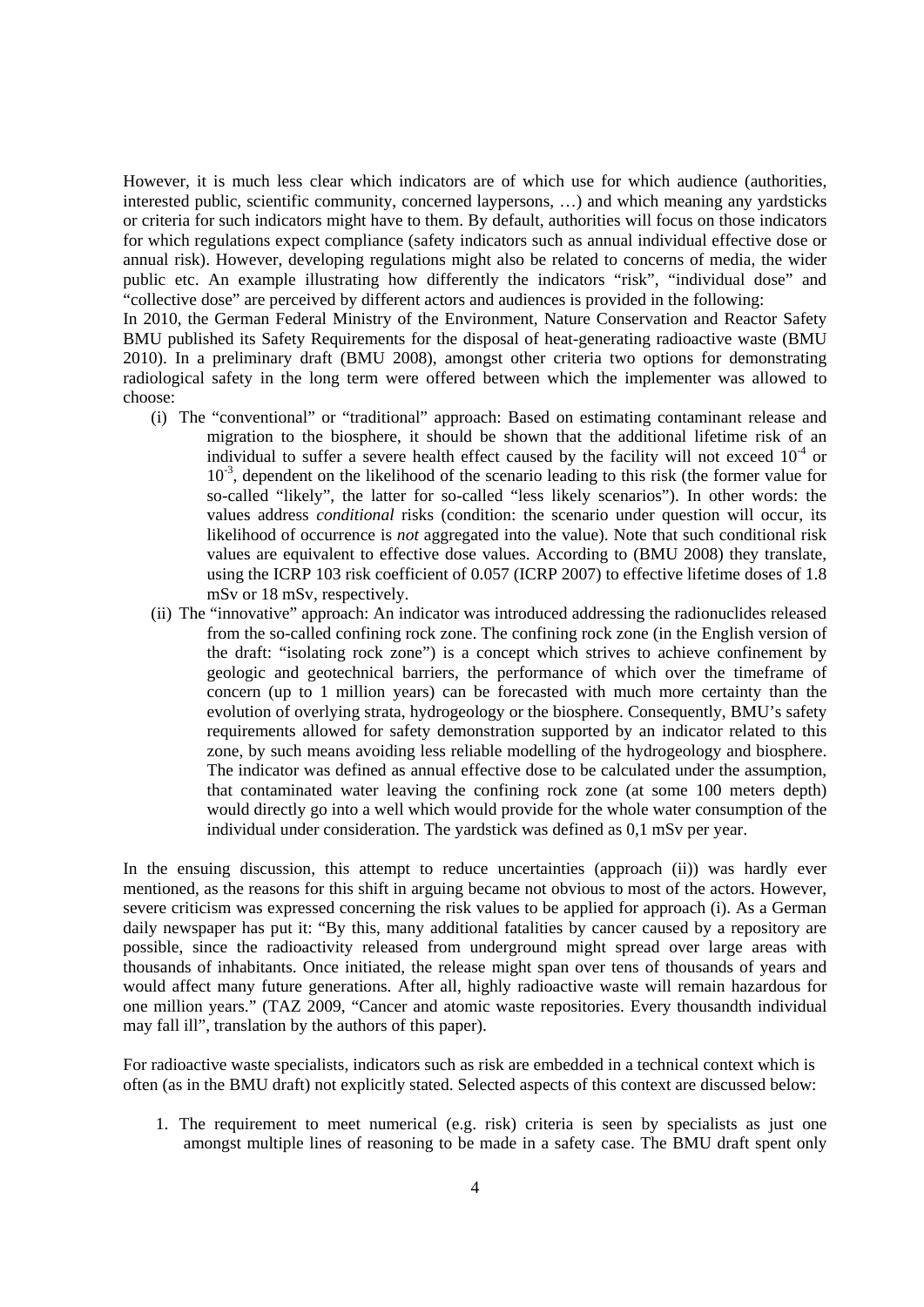one or two of its 25 pages on the requirement mentioned above. Nevertheless, discussions with decision makers, media, or other concerned laypersons tend to focus on numerical criteria. This was also the case when the draft safety requirements (BMU 2008) were discussed: The discussion was mostly restricted to three issues, two of which were directly related to the risk criterion: It was questioned whether or not the use of a risk criterion in itself was appropriate and whether or not the choice of the numerical values was appropriate. (The third issue, and the only one not related to numerical criteria, was about a retrievability requirement imposed in the draft).

- 2. Perhaps this misunderstanding on the role and importance of numerical criteria is caused by the perception that they are the only "hard" or "verifiable" safety requirements. Experts from the safety case community have a different view. Their calculation (or rather estimation) of risk (or dose) values in the far future has to rely on assumptions concerning the future evolution and states of the hydrological system as well as on pathways in the biosphere, food chains, exposure modes, nutrition habits etc. Especially the latter can hardly be predicted over timeframes exceeding a couple of years or, at the most, decades. Models for estimating dose or risk are based on "stylised assumptions" concerning these issues, against the choice of which they are often quite sensitive. Therefore, "... dose estimates should not be regarded as measures of health detriment beyond times of around several hundreds of years into the future. Rather, they represent indicators of the protection afforded by the disposal system" (ICRP 2007). BMU's approach (ii) described above aimed at circumventing the uncertainties associated with hydrogeological and biosphere models reaching into the far future. But while this approach with its merits and problems is until today extensively discussed by German experts, other audiences take hardly notice of the underlying general idea.
- 3. The stylised assumptions mentioned above aim at conservative estimates of radiological consequences. Therefore, they will often include variants in which as many as possible of the contaminants released to the environment are assumed to contribute to the exposure of only a few, but "highly" exposed individuals (e.g. self-sustained farmer models). The dose or risk yardsticks will then be compared to these exposure estimates. If they are met, it is likely (but admittedly not guaranteed) that other models in which the contaminants are more diluted and hypothetically expose "thousands of inhabitants" (TAZ 2009) would lead to much lower risk estimates.
- 4. The dose values equivalent to the risk target (effective lifetime doses of 1.8 mSv or 18 mSv) are by far lower  $(1.8 \text{ mSv})$  or in the order of magnitude of  $(18 \text{ mSv})$  the variability of exposition from natural background radiation. Epidemic evidence for deriving a dose-risk relationship for such low dose values is poor, by some it is even questioned whether such a relationship exists. Although – as recommended by ICRP - a linear dose-risk relationship is assumed as a basis for rulemaking, many specialists will probably not translate such dose values into a number of *actual* cancer cases but rather simply qualify them as "tolerable". Such an "experts' attitude" is also supported by their awareness that other (radiological and non-radiological) risks people are exposed to in daily life are often higher (and sometimes considerably higher). And if an expert does not think about *actual* cancer cases, he/she is not likely to change this attitude just because the timespan of concern is long.

As a consequence, the attitude of a radioactive waste specialist and his/her perception of the BMU risk criterion will be considerably different from the one expressed in (TAZ 2009). Specialists might even believe that risk indicators are better suitable for communication with non-specialists than dose indicators, because they can be compared to (known) risks of daily life, e.g. of traffic accidents. The newspaper article quoted above is an indication that this perception might be awfully wrong, and that much more care and skill is needed when communicating safety assessment results to non-specialists. One might even speculate that a severe criticism as described above had never been voiced if the BMU draft had used the dose criteria equivalent to the risk values from the beginning.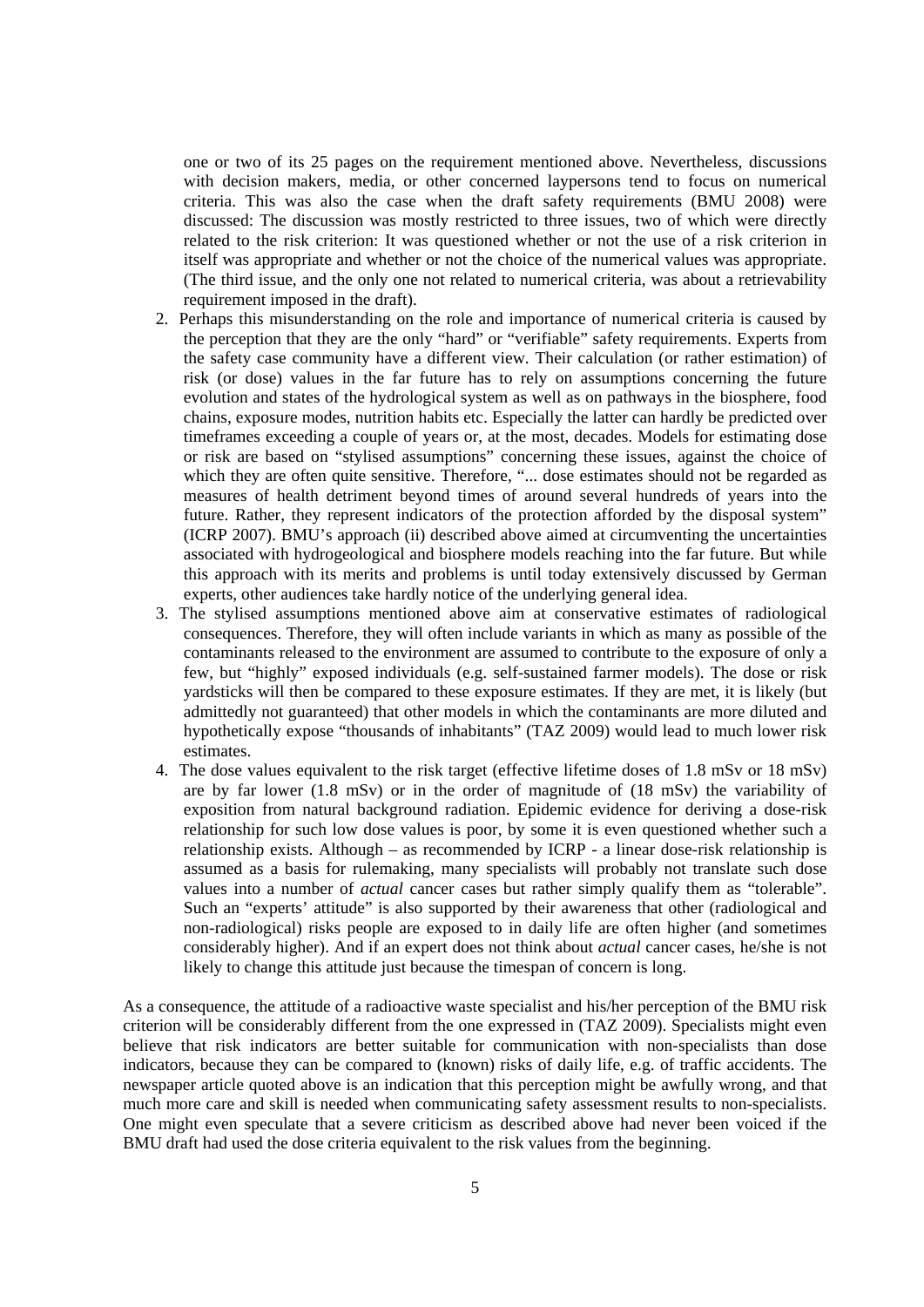Responding to discussions in political bodies, with stakeholders, and with concerned laypersons, BMU revised its draft safety requirements. In the final version (BMU 2010), the risk values mentioned under (i) above were replaced by criteria for annual effective dose (10  $\mu$ Sv for likely and 0.1 mSv for less likely evolutions). In order to address concerns about contaminants affecting numerous people and despite of the concerns expressed by many specialists (e.g. ICRP) about the use (or rather uselessness) of collective dose in long-term safety assessment, BMU decided to use an indicator based on the concept of annual collective dose for limiting the releases from the confining rock zone (i.e. for approach (ii) from above) – the criteria are 0.1 person-mSv per year for likely and 1 person-mSv per year for less likely potential evolutions (scenarios).

This illustrates how differently indicators can be perceived by different audiences: While the specialists were focused on avoiding modelling uncertainties by introducing the alternative criterion (ii) and had no concern at all about the sufficiency of the "traditional" criterion named under (i), other audiences were totally "ignorant" of this aspect and instead emphasized on their misinterpretation of the meaning of the indicators (conditional risk or annual effective dose), especially for low dose values.

More questions can be asked about the relevance of different indicators:

**Dose versus risk:** It is often claimed that risk indicators are more suitable for communication compared to dose indicators since their values can be compared to other risks of daily life. On the other hand, risk values are entities which aggregate many different types of information: dose (by itself being an indicator), dose-risk relationship, and likelihood of occurrence. Is that too much information, given that already dose is an entity with a high degree of aggregation (release, migration, radionuclide uptake / exposure modes, radiology) and is therefore hard to understand? Which is indeed "better" for which audience? Does the example from above indicate that, on the contrary, risk indicators should be used and communicated with the same care as dose indicators?

It should also be noted that the "daily use" of the risk concept in other businesses (e.g. about traffic accidents) implies that some people indeed will be killed – but society accepts this since it is a small percentage of the total number of people concerned (e.g. by travelling by car). This is a concept different to disposal: There is just one facility to be constructed, the number of people belonging to a potentially exposed group remains small (at least if one point in time is considered – cf. above), and calculated risk figures multiplied by this number of people might result in a figure much smaller than 1 – which means that, provided that there is no risk dilution, most likely nobody is going to be killed (not to speak about the unclear dose-consequence relationship for small doses). What does this tell us about the risk indicator as a means of communication?

**Values (or otherwise) of flux-related indicators:** Do "flux-related" indicators in general convey the message intended? After all, disposal is about containment, not about release. Calculating releases might therefore be amenable to misunderstanding, especially since it is difficult to communicate that the calculated releases are "negligible". Wider audiences might either not know that there is such a thing like "negligible release", or they might disagree.

**Confidence:** More generally, the question arises about the confidence different audiences have into the safety assessment calculations. Such calculations do not forecast the future, rather, they are meant to demonstrate that uncertainties can be bound and containment will be achieved with a high degree of confidence. They are based on many assumptions (about scenarios, physico-chemical processes etc.) which have to be supported by different lines of evidence, tested against alternative assumptions etc. Usually, the modeller does not "believe" in the exact figures he/she produces, but nevertheless gains confidence ("Models are about insight, not about numbers.") The challenge is to organize the time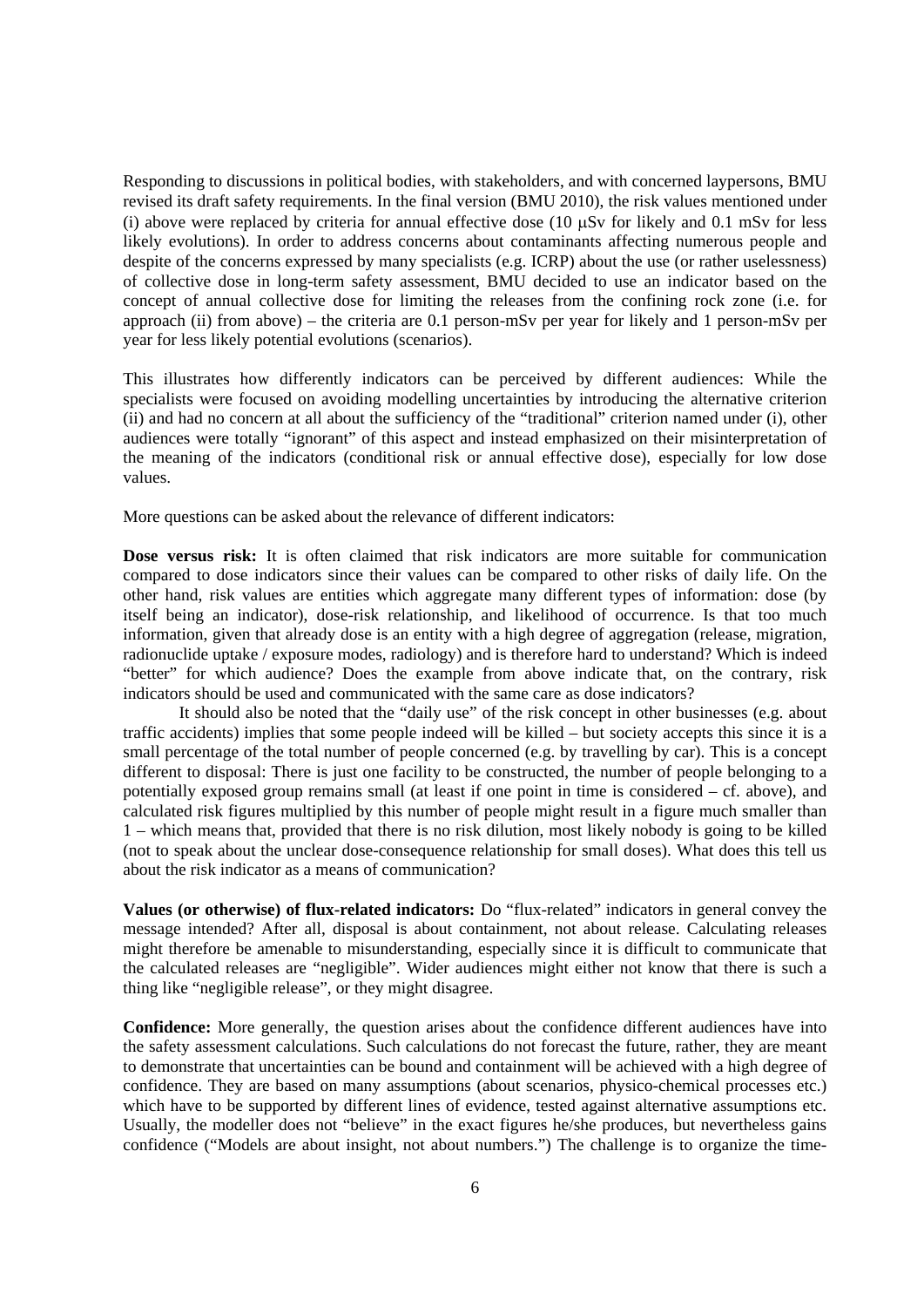consuming substantial debate with the interested public, independent experts, responsible authorities and stakeholders about the tracing pickets of orientation, generated by every professional safety case. What is the minimum of messages to be translated to, and discussed with, the general public?

**Multiple lines of evidence in a safety case:** The confidence issue explained above is one of the reasons for having created the modern concept of a safety case, in which assessment calculations form one of several lines of evidence. Which of these other lines of evidence (lab or field results, technical and natural analogues, in situ information e.g. about groundwater ages, engineering framework, quality assurance, verbal description of the safety concept, …) are helpful and understandable, which are more or less not?

**Passive safety:** Amongst specialists, the concept of passive safety (no reliance on active safety measures such as monitoring, surveillance, refurbishment) is considered as a strength of geologic disposal, amongst non-specialists this is not necessarily the case – many of them have more confidence in active measures. Can there something done about this inconsistency? Is it helpful to deviate from the idea of "definitiveness", like it is discussed in Switzerland?

**Addressing uncertainties:** Modern safety cases are about creating confidence by multiple lines of evidence. But they are also about systematically compiling and analysing uncertainties and open issues in order to derive strategies for addressing these issues. In fact, messages concerning the latter are main drivers of a disposal programme. Apparently, uncertainties have also the potential for miscommunication: If they are not well visible, perceptions like "these folks are over-confident" or even "they want to betray us" might be the result; if they are too much pronounced, perceptions like "decades of research, and these amateurs still know nothing" are possible (the authors already experienced both). What can be done about that?

In summary, and more generally, the following three questions can be asked about any kind of information documented in a safety case:

- 1. Is it understandable, or, in other words, does it carry across the same information for different people?
- 2. Is it considered relevant?
- 3. Is the information credible for different audiences? To what extent does its credibility depend on the trust in those who generate it (mostly waste management organizations)?

# **4. Is there a chance for professional concepts?**

Especially the international discussion gives some important hints for concepts of professional communication about safety case concepts and the results of modern safety cases, which integrate social problems of nuclear waste management in their design.

It is generally agreed that a safety case documentation should be structured hierarchically. The French Dossier 2005 (Andra 2006) established a sophisticated example for doing so by establishing five levels of documentation:

- 1. A leaflet of four pages aimed at the general public, a brochure (38 pages) for concerned laypersons, a synthesis report (about 200 pages) for decision makers;
- 2. Three synthesizing and transversal reports (on architecture and management, phenomenology, and safety assessment, each between 500 and 700 pages)
- 3. Five "knowledge reports" on different issues (e.g. material sciences, geosciences, etc., each between 500 and 1000 pages)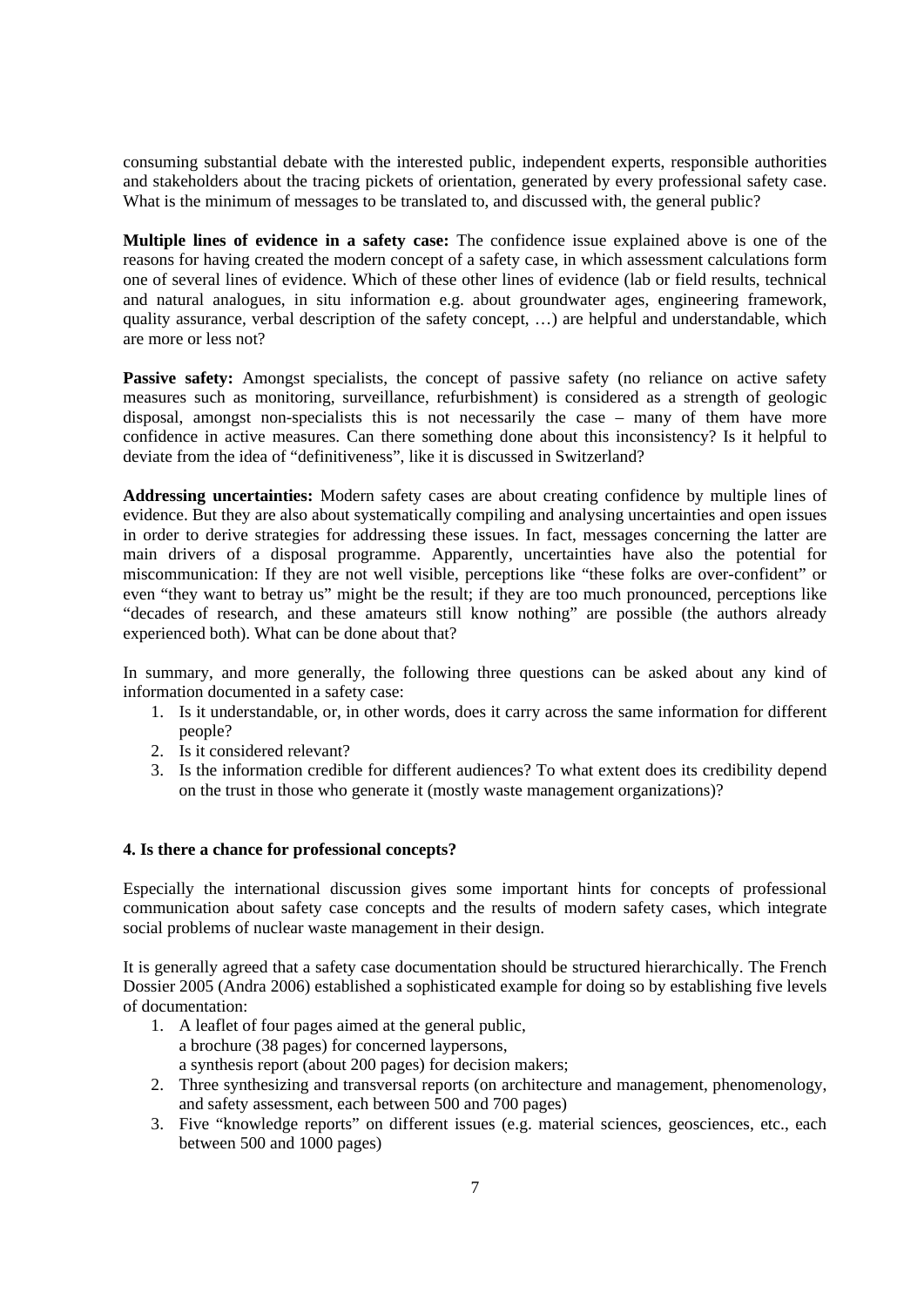- 4. 72 technical documents (some dozen some 100 pages)
- 5. Several informal documents, articles in scientific journals etc.

From level 2 on downwards, the intended audience becomes increasingly specialized. For these "specialists", as well as for generalists trying to trace a certain information ("where does this sorption value come from?") traceability is paramount, and the way of distributing the available information amongst the different documents follows scientific standards and standards of "public understanding of science". The most interesting issue for our problem of communicating safety case results is, however, level 1: Which type of information has to be presented in which document and in which formats, all aimed at three different groups: interested public, concerned laypersons, and decision makers? How has this information to be presented? Furthermore, and going beyond issues connected with written documentation, the question arises about opportunities and challenges related to other media (mass media, world wide web, social media). How can consistency with the written documentation and related messages be ensured?

Nevertheless, the safety case framework which allows presenting different types of evidence in different formats opens possibilities for communicating safety-relevant messages to different audiences. However, it has to be ensured that these messages are consistent with each other (there is only one safety case at a time) and they are perceived in a consistent way. The central aspect is that the results and arguments coming from safety case analyses have to be accompanied by more (rather than less) intensive communication with the interested public and stakeholders over time. In our perspective the safety case tool in general is an analytical instrument for foresight and has an integrative and central function within the licensing procedure. But on the other hand the instrument also has its limits. As every case of foresight it is a professional assessment. It is based, *inter alia*, on science, engineering, and modelling, and from interdisciplinary risk research we know that "numbers" give orientation, but real-time processes and experiences on actual sites will have their own logic if the facility is once constructed. As so far no actual experience with high-level waste repositories has been made and decisions have to be taken now, all need a qualified dialogue about tools for gaining orientation and sufficient confidence (and by all its limits esp. as it is foresight), the professional quality of an assessment of this type has to be debated and the limits of this tool have to be documented. If decision-making is blocked over time, this non-decision is also a decision with often extremely negative side-effects. Lost resources (intellectual and financial), or, even more importantly, loss of safety and security of prolonged waste interim storage, can be such a type of side-effect.

#### **5. Lessons for the real-time experiment**

- The public is a highly relevant subsystem in the processes of technological and societal innovation esp. in cases like waste management. It is the third anchor beside polity and economy in the case of nuclear waste.
- Following the German sociologist Max Weber with his trias of polity, economy and culture we have to reflect, that the sense ("Sinnhaftigkeit") of collective action within these different systems influences the struggle for the correct solution for our specific type of waste as one type of high-problematic waste. As culture is on the one hand not only structured by one abstract and general binding rationality, but also by functionally differentiated sciences and their disciplines with their own systematic sub-rationalities, societal consensus and respect for different positions can be gained through dialogue. On the other hands forms of societal selforganization and constructive debate stabilize culture and form the bottom of society. All these forms of aggregation and organization by science and social self-organization offer a specific knowledge output. Mobilizing local citizenship initiatives, pre-political national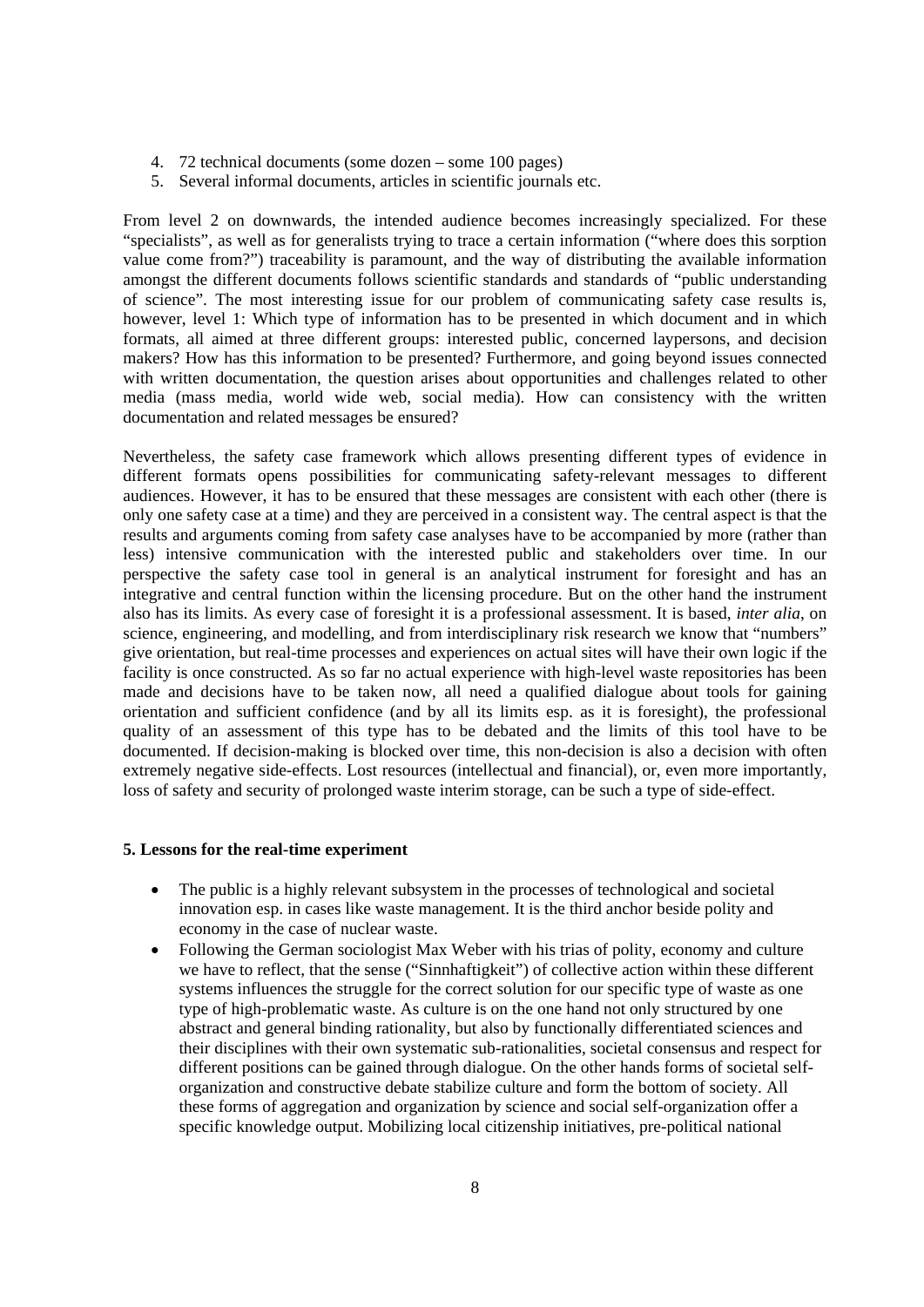and/or sub-cultural networks or extra-parliamentary protest groups (or as an aggregated form social movements like the anti-nuke-movement) over time became part of these cultural networks and by this with their own knowledge and expertise part of the complexity of the problem, which has to be managed by radioactive waste actors. Culture in current modern societies (as a fact) is highly differentiated, structured by strong cleavages and enforced by a wide range of value patterns and stabilized by more or less closed and often technology based forms of (experts' and sometimes mass) communication.

- In this complex field of culture with its often more or less small integrating networks, four types of public are relevant to our safety case issues. These types of public have to be discussed separately: (1) *experts and scientists* (with their forms of institutionalization like universities and disciplinary associations), (2) *laypersons*, (3) *political public sphere*, (4) *mass media*.
- Experts and Scientists: In the last four decades nuclear waste management became a more and more institutionalized field of expertise with strong links to the power industry. Some authorities like civil protection authorities ("Schutzbehörden"), such as federal offices for radiological protection and departments of environmental ministries, and their private partners, which were hired continuously as consultants and service providers, were strongly connected with this field of expertise – one form of expertise, which was for a long time dominated by engineers and natural scientists. Often like a closed shop they were developing engineering and safety related research and developed solutions for the nuclear waste problem with a wide range of different characteristics. Their research was and is highly elaborated and in most cases structured by a limited number of dominant mainstream positions. Esp. in countries with stronger anti-nuclear opposition a subsector of counter experts has developed and been established over the decades and sometimes integrated in research and consultation. Often these counter experts founded small institutes with service units for environmental planning and consultation. Like the German Oeko-Institute (Freiburg/Darmstadt), they can be integrated in the national discussion about safety case development. Despite all difference in access to resources the level of expertise and quality of consultation is very near or in many cases on the same level like the traditional, well-established communities of nuclear scientists.
- Laypersons and this is not surprising in most cases are far away from these discourses, research and reflections; their level of knowledge of site specific safety aspects and the progress of nuclear waste management in this field is not very developed, as for example Eurobarometer data show for most European countries (Eurobarometer 2010, Eurobarometer 2005). The question is, which type of sorting indicators along the line "positive for public communication" / "challenging for public communication" can be more helpful for societal impact, i.e. showing the robust results of safety case studies. The question can only be answered by estimating in a rough way, as basic research and systematic empirical work on high-level standards is not available (see OECD/NEA 2012b: 70). Specific indicators like radiotoxicity concentration in groundwater or flux related indicators seem to be more helpful in public communication, as the lay people, at which communication is aimed, can have an idea about the context. But a very specific indicator generates information - indicators, which generate information by means of highly abstract numerical models rely on academic codes of communications and often the scepticism with this type of abstract information, where numbers are relative measures in complex systems, is too bulky. Following the suggestions to offer results from safety case analysis in practical examples (for local contexts or impact significance) and in the context of two way communication makes sense (see the instructive example in OECD/NEA 2012b: 55). On the other hand, from German experience it must be expected that there is a sometimes erratic "learning curve": Every communication in this sense generates new questions, which do not necessarily account for the messages learnt from the constraints that already were accepted when answering the previous question. Laypersons are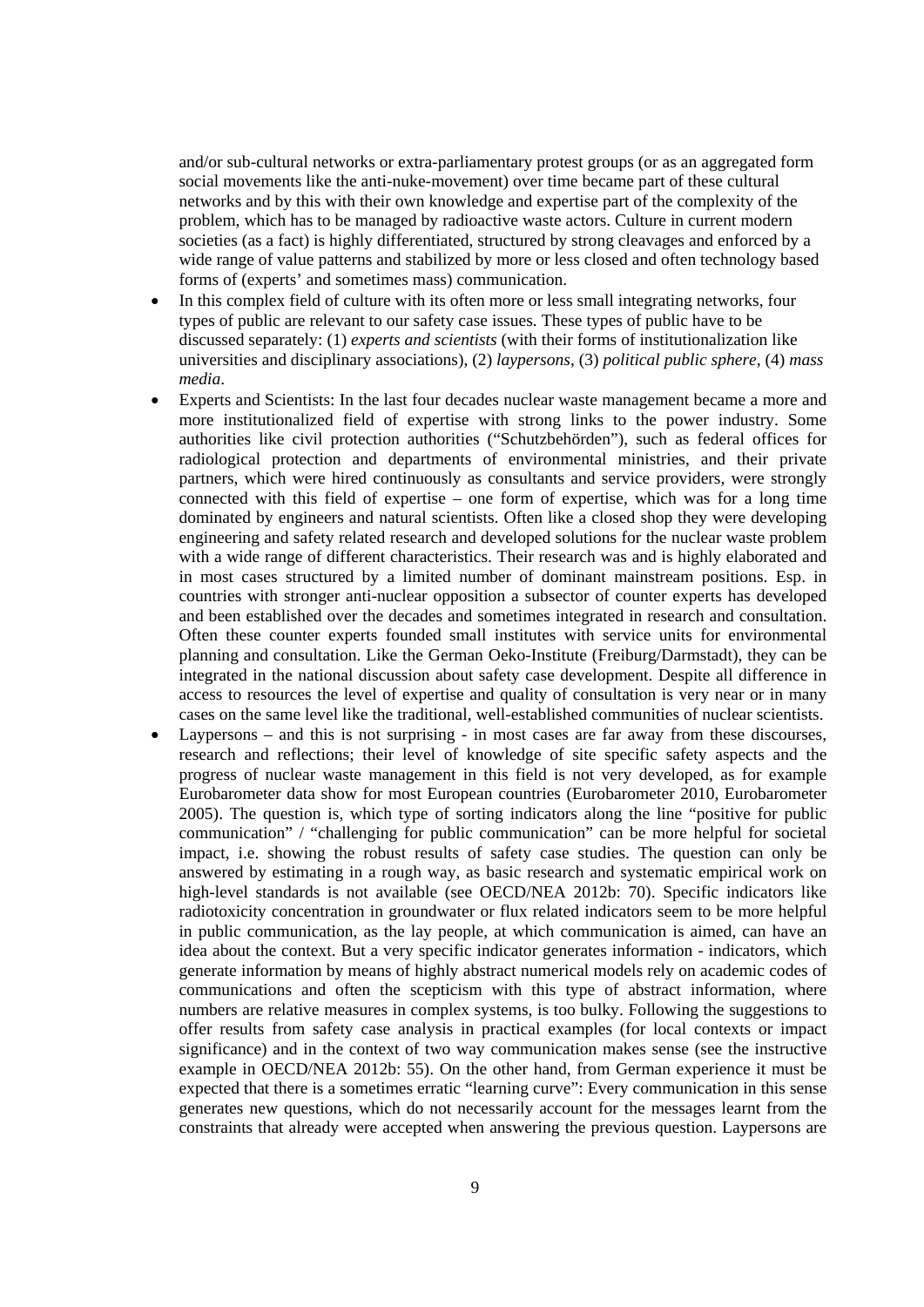in many cases wise and headstrong enough to ask for unexpected futures or expositions in certain socio-economic situations, which are only interesting in an abstract way. They do this not for irrational reasons, they often have the wisdom to detect aspects which are really challenging also for the best experts in fields like nuclear waste (Wynne 1996).

- The political public differs enormously from country to country. This depends on collective experiences with civil nuclear energy and in some cases also with military interests. In Germany, the highly polarized conflict in party politics and society over more than three decades and the muddling through strategy by responsible governmental organizations (see Hocke / Renn 2009: 930) resulted in the fact that safety politics are also a field which follows a strategy of defense and/or scandalizing. The question of political majorities on state or national level seem to constantly dominate public discourse, mostly run by communication channels of (new and old) media. Professional expertise using numerical tools for assessing safety by indicators for specific contexts (like here waste disposal) are very likely to be important in spatial planning and licensing processes, as they fit to the general aims of planning and licensing on the base of safety standards. These procedures of planning and licensing have to be embedded in "robust" political decisions. But interest aggregation and the development of a very small number of alternative safety concepts do not seem to be issues fitting to the discourse of political profiling and gaining advantages in election campaigns, which are the precondition for political consensus on basic assumptions necessary for preparing robust decisions.
- Mass media (old ones like quality press, television or new like blogs and other social media) are important for connecting the individual members of a complex and differentiated society, esp. modern society with its high rate of "individualization" and "pluralisation". But their forms of selection modes are structured along a small group of news factors. Following the discussion and robust results from communication research there is no chance or only a very limited chance to get a reflected description of safety case research and communicating safety case results by mass media. News factors like "conflict", "crime" and "scandal" steers the selection of mass media coverage more than the relevance for technological policy (Eilders 2006). Under certain conditions mass media discourse offers the chance of strengthening convincing arguments (Böschen 2010: 118),

What is the conclusion of this analysis for safety case experts? One central message is that safety case experts have to be prepared for complex debates with very different groups of society. In these discussions their main duty will be to explain the complex safety case models as a professional assessment and method of foresight. This includes to be prepared to explain the sense of single indicators and the limitations of complex models on one hand, as well as the undeniable advantage of this type of safety calculations and safety assessment on the other. Honesty, especially about (yet) unresolved issues is strictly necessary, but has to go along with skilled communication about the reasons for the existence of such issues (despite of decades of repository research), their significance e.g. for safety (or otherwise), and perspectives to resolve them in the future (or otherwise). The necessity of being prepared for ongoing processes and often repeating translations of scientific knowledge in other types of knowledge, which can be understood by well-informed engaged academics with an open interest and other social groups, over time, will be one central task during the coming years and decades. For research, it is an open question whether communication about safety case issues can widen up the horizon of the respective national debate in countries developing nuclear repositories in a way that the two analytically challenging questions of, first, how to foresight evolutions of the disposal system and, second, how to find confidence in evaluation procedures become more important in siting and implementing than regional competition and dissent between political parties. Every collective decision taken by the current generation will be a decision accompanied by a number of uncertainties and will also be taken under conditions of uncertainty.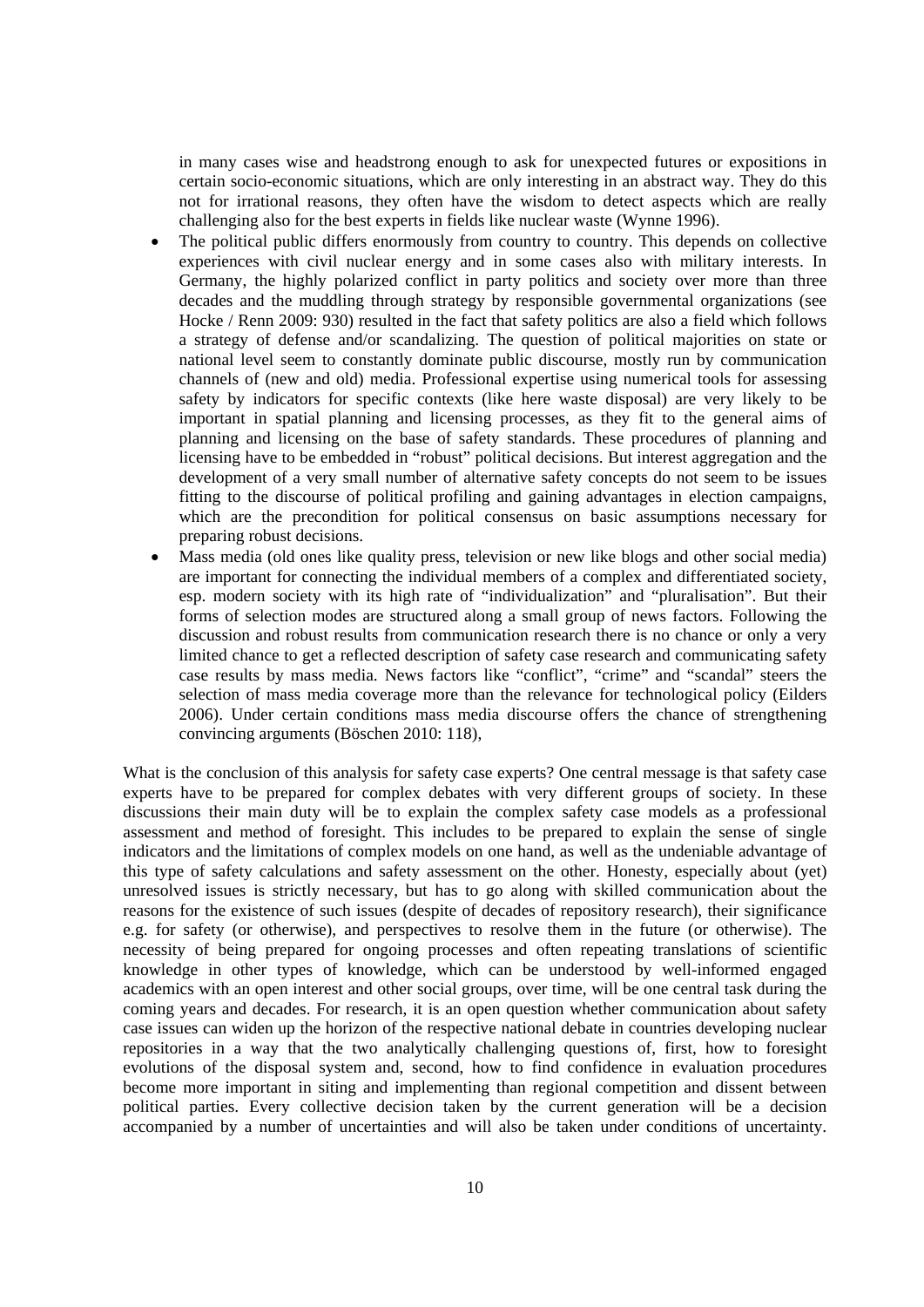Political culture has to manage dissent on one hand and conflict and dialogue between different groups and stakeholder is a central tool in civilized societies to find robust and legitimate solutions.

### **Acknowledgments**

The authors gratefully acknowledge support from grants 02S9082A and 02S9082D (project ENTRIA – Disposal Options for Radioactive Residues: Interdisciplinary Analyses and Development of Evaluation Principles) of the German Federal Ministry of Education and Research (BMBF).

**Keywords**: *nuclear waste, safety case, communication, public sphere*

### **References**

Andra (2006). *Dossier 2005. Andra research on the geological disposal of high-level long-lived radioactive waste.* Châtenay-Malabry: Agence nationale pour la gestion des déchets radioactifs.

Benford, R. D. / Snow, D. A. (2000). *Framing processes and social movements: an overview and assessment.* In: Annual Review of Sociology, 26, 611–639

BfS (2010). *Optionenvergleich Asse. Fachliche Bewertung der Stilllegungsoptionen für die Schachtanlage Asse II.*(*Option comparison Asse. Specialist assessment of decommissioning options for the Asse II mine*, in German). Salzgitter: Bundesamt für Strahlenschutz.

BMU (2008). *Safety Requirements Governing the Final Disposal of Heat-Generating Radioactive Waste. Draft.* Bonn: Bundesministerium für Umwelt, Naturschutz und Reaktorsicherheit.

BMU (2010). *Safety Requirements Governing the Final Disposal of Heat-Generating Radioactive Waste. As at 30 September 2010.* Bonn: Bundesministerium für Umwelt, Naturschutz und Reaktorsicherheit.

Böschen, St. (2010). *Reflexive Wissenspolitik. Die Bewältigung von (Nicht-)Wissenskonflikten als institutionenpoltische Herausforderung*. In: Umwelt- und Technikkonflikte, H.-P. Feindt / Th. Saretzki (eds.), Wiesbaden:VS Verlag, pp. 104-122

Eilders, C. (2006). *News factors and news decisions. Theoretical and methodological advances in Germany.* In: Communications. 31/1 (2006), pp.5-24.

Eurobarometer (2005). *Radioactive Waste*. Special Eurobarometer 227 / Wave 63.2 – TNS Opinion & Social. Report, 79 pages

Eurobarometer (2010). *Europeans and Nuclear Safety*. Special Eurobarometer 324/Wave 72.2 – TNS Opinion & Social, Report, 168 pages

Grunwald, A. / Rösch, C. (2012). *Sustainability assessment of energy technologies: towards an integrative framework.* In: Energy Bulletin 13/1 (2012), pp. 8-20